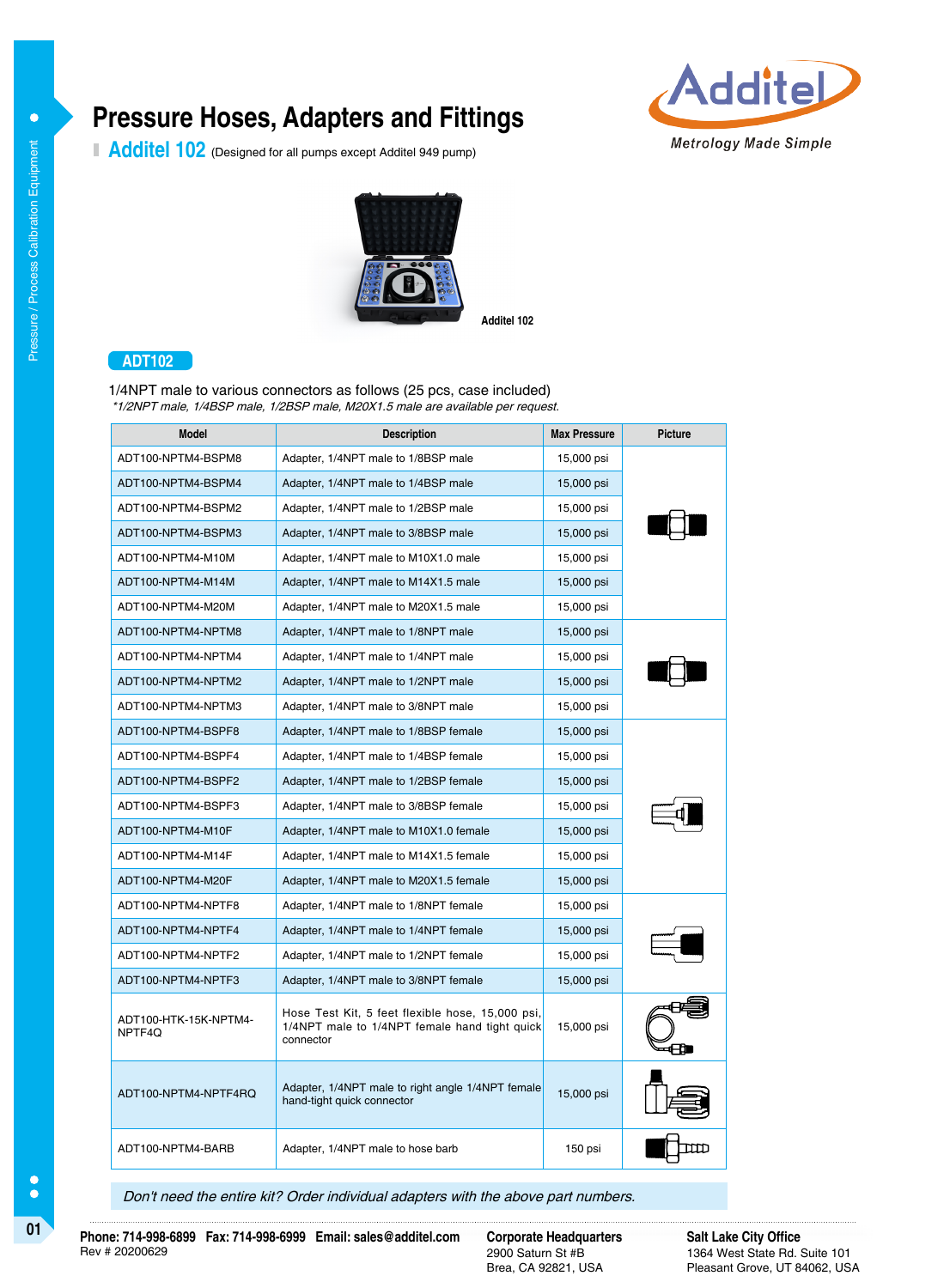## **Pressure Hoses, Adapters and Fittings**



Additel 103 Series (Designed for all pumps except Additel 949 pump)

#### **ADT103-NPT (Hand-tight quick connectors)**

1/4NPT male to various hand-tight quick connectors (10pcs, case included)

| Model               | <b>Description</b>                      | <b>Max Pressure</b> | <b>Picture</b> |
|---------------------|-----------------------------------------|---------------------|----------------|
| ADT100-NPTM4-NPTF8Q | Adapters, 1/4NPT male to 1/8NPT female  | 15,000 psi          |                |
| ADT100-NPTM4-NPTF4Q | Adapters, 1/4NPT male to 1/4NPT female  | 15,000 psi          |                |
| ADT100-NPTM4-NPTF2Q | Adapters, 1/4NPT male to 1/2NPT female  | 15,000 psi          |                |
| ADT100-NPTM4-BSPF8Q | Adapters, 1/4NPT male to 1/8BSP female  | 15,000 psi          |                |
| ADT100-NPTM4-BSPF4Q | Adapters, 1/4NPT male to 1/4BSP female  | 15,000 psi          |                |
| ADT100-NPTM4-BSPF3Q | Adapters, 1/4NPT male to 3/8BSP female  | 15,000 psi          |                |
| ADT100-NPTM4-BSPF2Q | Adapters, 1/4NPT male to 1/2BSP female  | 15,000 psi          |                |
| ADT100-NPTM4-M10FQ  | Adapters, 1/4NPT male to M10×1.0 female | 15,000 psi          |                |
| ADT100-NPTM4-M14FQ  | Adapters, 1/4NPT male to M14×1.5 female | 15,000 psi          |                |
| ADT100-NPTM4-M20FQ  | Adapters, 1/4NPT male to M20×1.5 female | 15,000 psi          |                |

#### **ADT103-BSP (Hand-tight quick connectors)**

1/4BSP male to various hand-tight quick connectors (10 pcs, case included)



**Additel 103-NPT**

**Additel 103-BSP**

| <b>Model</b>        | <b>Description</b>                      | <b>Max Pressure</b> | <b>Picture</b> |
|---------------------|-----------------------------------------|---------------------|----------------|
| ADT100-BSPM4-NPTF8Q | Adapter, 1/4BSP male to 1/8NPT female   | 15,000 psi          |                |
| ADT100-BSPM4-NPTF4Q | Adapter, 1/4BSP male to 1/4NPT female   | 15,000 psi          |                |
| ADT100-BSPM4-NPTF2Q | Adapter, 1/4BSP male to 1/2NPT female   | 15,000 psi          |                |
| ADT100-BSPM4-BSPF8Q | Adapters, 1/4BSP male to 1/8BSP female  | 15,000 psi          |                |
| ADT100-BSPM4-BSPF4O | Adapters, 1/4BSP male to 1/4BSP female  | 15,000 psi          |                |
| ADT100-BSPM4-BSPF3Q | Adapters, 1/4BSP male to 3/8BSP female  | 15,000 psi          |                |
| ADT100-BSPM4-BSPF2Q | Adapters, 1/4BSP male to 1/2BSP female  | 15,000 psi          |                |
| ADT100-BSPM4-M10FO  | Adapters, 1/4BSP male to M10×1.0 female | 15,000 psi          |                |
| ADT100-BSPM4-M14FO  | Adapters, 1/4BSP male to M14×1.5 female | 15,000 psi          |                |
| ADT100-BSPM4-M20FO  | Adapters, 1/4BSP male to M20×1.5 female | 15,000 psi          |                |

#### **ADT103-M20 (Hand-tight quick connectors)**

M20×1.5 Male to various hand-tight quick connectors (10pcs, case included)



**Additel 103-M20**

| <b>Model</b>       | <b>Description</b>                       | <b>Max Pressure</b> | <b>Picture</b> |
|--------------------|------------------------------------------|---------------------|----------------|
| ADT100-M20M-NPTF8Q | Adapters, M20×1.5 Male to 1/8NPT female  | 15,000 psi          |                |
| ADT100-M20M-NPTF4Q | Adapters, M20×1.5 Male to 1/4NPT female  | 15,000 psi          |                |
| ADT100-M20M-NPTF2Q | Adapters, M20×1.5 Male to 1/2NPT female  | 15,000 psi          |                |
| ADT100-M20M-BSPF8O | Adapters, M20×1.5 Male to 1/8BSP female  | 15,000 psi          |                |
| ADT100-M20M-BSPF4Q | Adapters, M20×1.5 Male to 1/4BSP female  | 15,000 psi          |                |
| ADT100-M20M-BSPF3Q | Adapters, M20×1.5 Male to 3/8BSP female  | 15,000 psi          |                |
| ADT100-M20M-BSPF2Q | Adapters, M20×1.5 Male to 1/2BSP female  | 15,000 psi          |                |
| ADT100-M20M-M10FO  | Adapters, M20×1.5 Male to M10×1.0 female | 15,000 psi          |                |
| ADT100-M20M-M14FO  | Adapters, M20×1.5 Male to M14×1.5 female | 15,000 psi          |                |
| ADT100-M20M-M20FO  | Adapters, M20×1.5 Male to M20×1.5 female | 15,000 psi          |                |

Don't need the entire kit? Order individual adapters with the above part numbers.

 $\bullet$ 

 $\bullet$  $\bullet$ 

2900 Saturn St #B Brea, CA 92821, USA